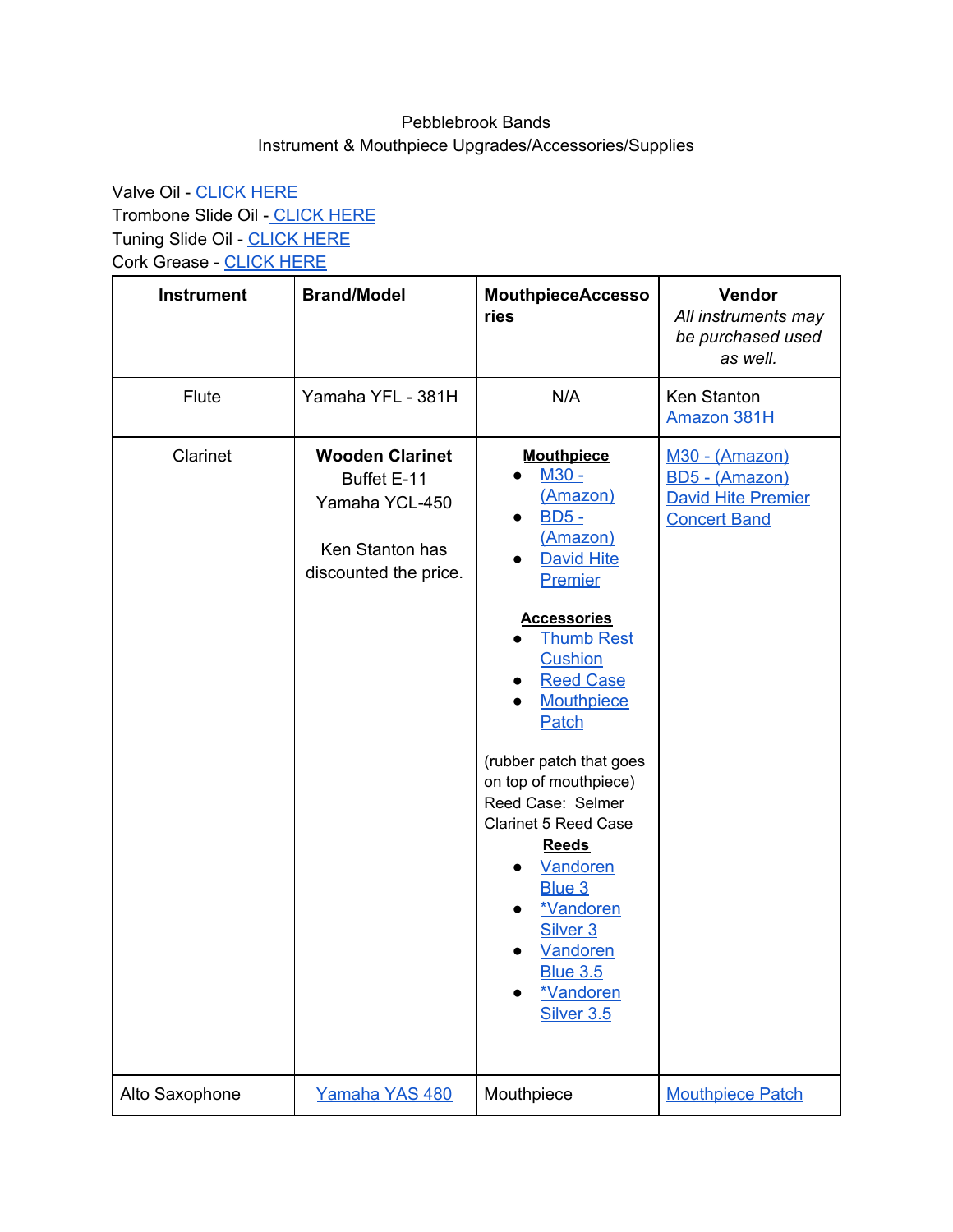|                         |                                                                                                     | <b>Vandoren AL</b><br>3 Optimum<br><b>Hite Premier</b><br>Mouthpiece<br>Patch<br><b>Reeds</b><br>Vandoren<br>Blue 3<br>Vandoren<br>Sliver <sub>3</sub><br>Vandoren<br><b>Blue 3.5</b><br>Vandoren<br><b>SIIver 3.5</b> | <b>Hite Premier</b><br><b>Reeds</b><br><b>Vandoren Blue 3</b><br><b>Vandoren Sliver 3</b><br>Vandoren Blue 3.5<br>Vandoren Sllver 3.5                                         |
|-------------------------|-----------------------------------------------------------------------------------------------------|------------------------------------------------------------------------------------------------------------------------------------------------------------------------------------------------------------------------|-------------------------------------------------------------------------------------------------------------------------------------------------------------------------------|
| <b>Tenor Saxophone</b>  | Yamaha YAS 480                                                                                      | Mouthpiece<br>Vandoren<br><b>AL3 Optimum</b><br><b>Hite Premier</b>                                                                                                                                                    | Yamaha Tenor 480<br><b>Mouthpiece Patch</b><br><b>Hite Premier</b><br>Reeds<br><b>Vandoren Blue 3</b><br><b>Vandoren Sliver 3</b><br>Vandoren Blue 3.5<br>Vandoren Silver 3.5 |
| French Horn             | <b>Seek Band Directors</b>                                                                          | <b>Holton Farkus</b><br>Medium Cup or<br>Medium Deep Cup                                                                                                                                                               |                                                                                                                                                                               |
| Trumpet                 | *Eastman - TR520GS<br>(Picture)<br>Ken Stanton has<br>discounted the price.<br><b>See Directors</b> | Mouthpiece 3C<br>Mouthpiece 1 1/2 C<br><b>Trumpet Valve Guard</b><br>*Berp<br><b>Trumpet Stand</b>                                                                                                                     | 3C (Amazon)<br>1 1/2C (Amazon)<br><b>Trumpet Valve Guard</b><br>*Berp<br><b>Trumpet Stand</b>                                                                                 |
| Trombone                | <b>Seek Band Directors</b>                                                                          | Bach 5G Mouthpiece<br><b>Berp</b>                                                                                                                                                                                      | <b>5G Large Shank</b><br><b>5G Small Shank</b><br><b>Berp</b>                                                                                                                 |
| Euphonium<br>(Baritone) | <b>See Band Directors</b>                                                                           | Shilke 51D<br>Mouthpiece<br><b>Berp</b>                                                                                                                                                                                | 51D Large Shank<br>51D Small Shank<br><b>Berp</b>                                                                                                                             |
| Tuba                    | <b>Seek Band Directors</b>                                                                          | Perantucci PT-48                                                                                                                                                                                                       | PT-48 (Amazon)                                                                                                                                                                |